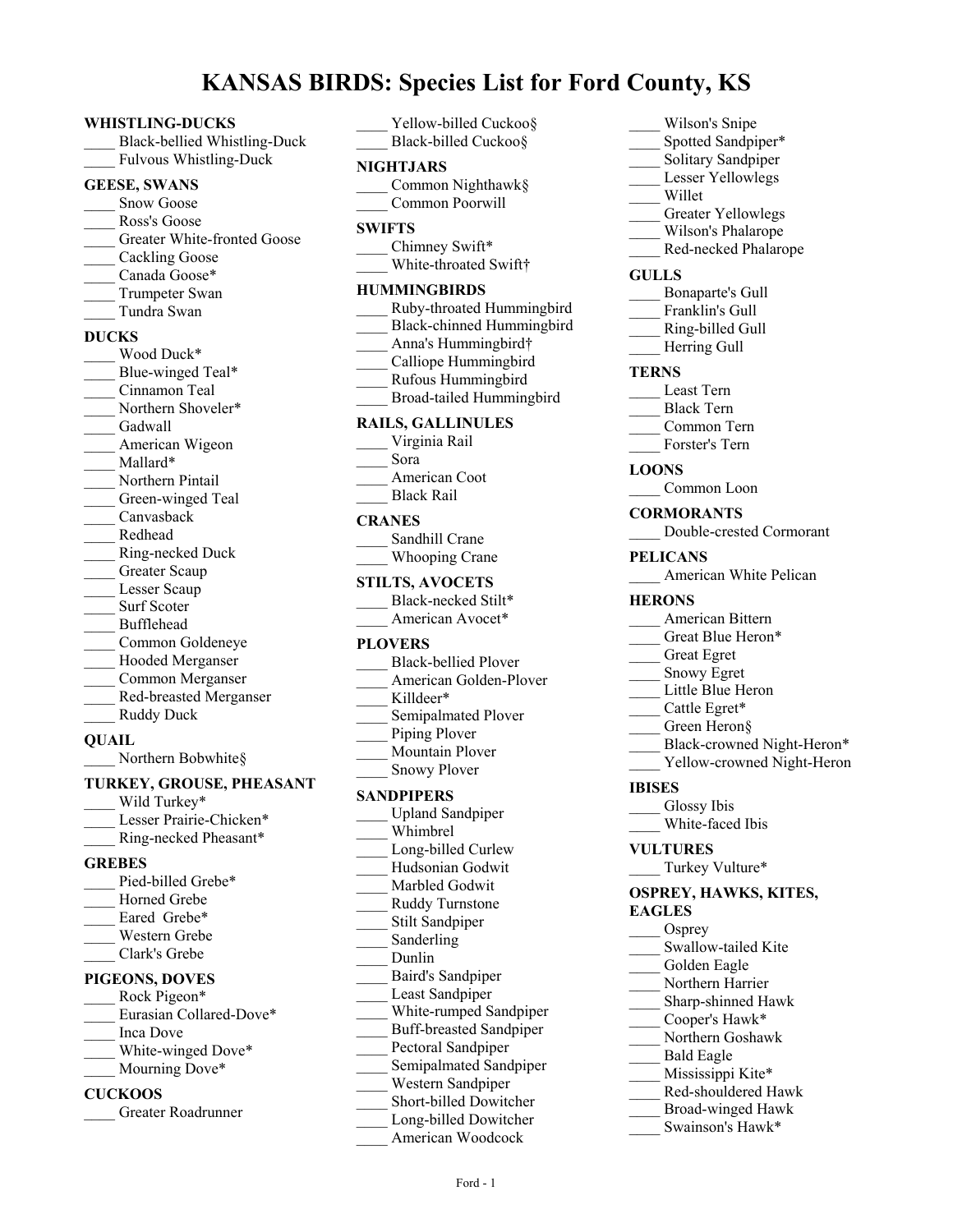- Red-tailed Hawk\* \_\_\_\_ Rough-legged Hawk
- Ferruginous Hawk
- **BARN OWLS**
	- Barn Owl\*

## **OWLS**

- Eastern Screech-Owl\*
- Great Horned Owl\*
- Snowy Owl
- Burrowing Owl\*
- \_\_\_\_ Barred Owl
- Long-eared Owl
- Short-eared Owl
- Northern Saw-whet Owl

## **KINGFISHERS**

\_\_\_\_ Belted Kingfisher\*

## **WOODPECKERS**

Red-headed Woodpecker\* Red-bellied Woodpecker§ \_\_\_\_ Williamson's Sapsucker† Yellow-bellied Sapsucker Downy Woodpecker§ Ladder-backed Woodpecker Hairy Woodpecker Northern Flicker\* Pileated Woodpecker

## **FALCONS**

| American Kestrel* |
|-------------------|
| Merlin            |
| Peregrine Falcon  |
| Prairie Falcon    |
|                   |

## **FLYCATCHERS**

Ash-throated Flycatcher Great Crested Flycatcher\* Western Kingbird\* Eastern Kingbird\* Scissor-tailed Flycatcher\* \_\_\_\_ Olive-sided Flycatcher \_\_\_\_ Western Wood-Pewee \_\_\_\_ Eastern Wood-Pewee \_\_\_\_ Alder Flycatcher Willow Flycatcher Least Flycatcher Eastern Phoebe\* Say's Phoebe\* Vermilion Flycatcher **VIREOS** White-eyed Vireo

- Bell's Vireo§ \_\_\_\_ Blue-headed Vireo Philadelphia Vireo Warbling Vireo§
- \_\_\_\_ Red-eyed Vireo

## **SHRIKES**

| Loggerhead Shrike* |
|--------------------|
| Northern Shrike    |

## **JAYS, MAGPIES, CROWS**

- Steller's Jay Blue Jay\* \_\_\_\_ Woodhouse's Scrub-Jay Pinyon Jay \_\_\_\_ Clark's Nutcracker Black-billed Magpie\* American Crow\*
- Chihuahuan Raven\*

## **CHICKADEES, TITMICE**

- Black-capped Chickadee\* Mountain Chickadee
- **LARKS**
	- Horned Lark\*

## **SWALLOWS**

- Bank Swallow
- Tree Swallow
- Violet-green Swallow
- N. Rough-winged Swallow\*
- Purple Martin\*
- Barn Swallow\*
- \_\_\_\_ Cliff Swallow\* Cave Swallow
- 

## **KINGLETS**

| Ruby-crowned Kinglet   |
|------------------------|
| Golden-crowned Kinglet |

## **WAXWlNGS**

| Bohemian Waxwing |
|------------------|
| Cedar Waxwing    |

## **NUTHATCHES**

| Red-breasted Nuthatch   |
|-------------------------|
| White-breasted Nuthatch |

| W HILC-DI CASICO TVULHAN |
|--------------------------|
| Pygmy Nuthatch           |

## **CREEPERS**

\_\_\_\_ Brown Creeper

## **GNATCATCHERS**

\_\_\_\_ Blue-gray Gnatcatcher

## **WRENS**

- Rock Wren§
- House Wren\*
- Winter Wren
- \_\_\_\_ Marsh Wren
- \_\_\_\_ Carolina Wren Bewick's Wren\*

## **THRASHERS**

Gray Catbird\*

- \_\_\_\_ Curve-billed Thrasher
- Brown Thrasher\*
- Northern Mockingbird\*

## **STARLINGS**

European Starling\*

## **THRUSHES**

- \_\_\_\_ Eastern Bluebird
- Mountain Bluebird
	- Townsend's Solitaire

Ford - 2

- \_\_\_\_ Veery
- Gray-cheeked Thrush
- \_\_\_\_ Swainson's Thrush
- \_\_\_\_ Hermit Thrush
- American Robin\*
- \_\_\_\_ Varied Thrush

## **OLD WORLD SPARROWS**

House Sparrow\*

## **PIPITS**

\_\_\_\_ American Pipit \_\_\_\_ Sprague's Pipit

## **FINCHES**

- \_\_\_\_ Evening Grosbeak
- Pine Grosbeak
- House Finch\*
- Purple Finch
- \_\_\_\_ Cassin's Finch
- \_\_\_\_ Common Redpoll
- Red Crossbill
- \_\_\_\_ White-winged Crossbill
- Pine Siskin
- Lesser Goldfinch
- American Goldfinch§

## **LONGSPURS**

- \_\_\_\_ Lapland Longspur
- \_\_\_\_ Chestnut-collared Longspur
- \_\_\_\_ Thick-billed Longspur

## **SPARROWS**

**CHATS**

- Cassin's Sparrow\*
- Grasshopper Sparrow\*

Lark Bunting\* \_\_\_\_ Chipping Sparrow Clay-colored Sparrow Field Sparrow§ Fox Sparrow

American Tree Sparrow Dark-eyed Junco White-crowned Sparrow \_\_\_\_ Harris's Sparrow \_\_\_\_ White-throated Sparrow Vesper Sparrow LeConte's Sparrow \_\_\_\_ Savannah Sparrow Song Sparrow Lincoln's Sparrow Swamp Sparrow Green-tailed Towhee Spotted Towhee \_\_\_\_ Eastern Towhee

Yellow-breasted Chat **BLACKBIRDS, ORIOLES**

> Eastern Meadowlark\* \_\_\_\_ Western Meadowlark\*

\_\_\_\_ Bobolink

Yellow-headed Blackbird§

Lark Sparrow\*